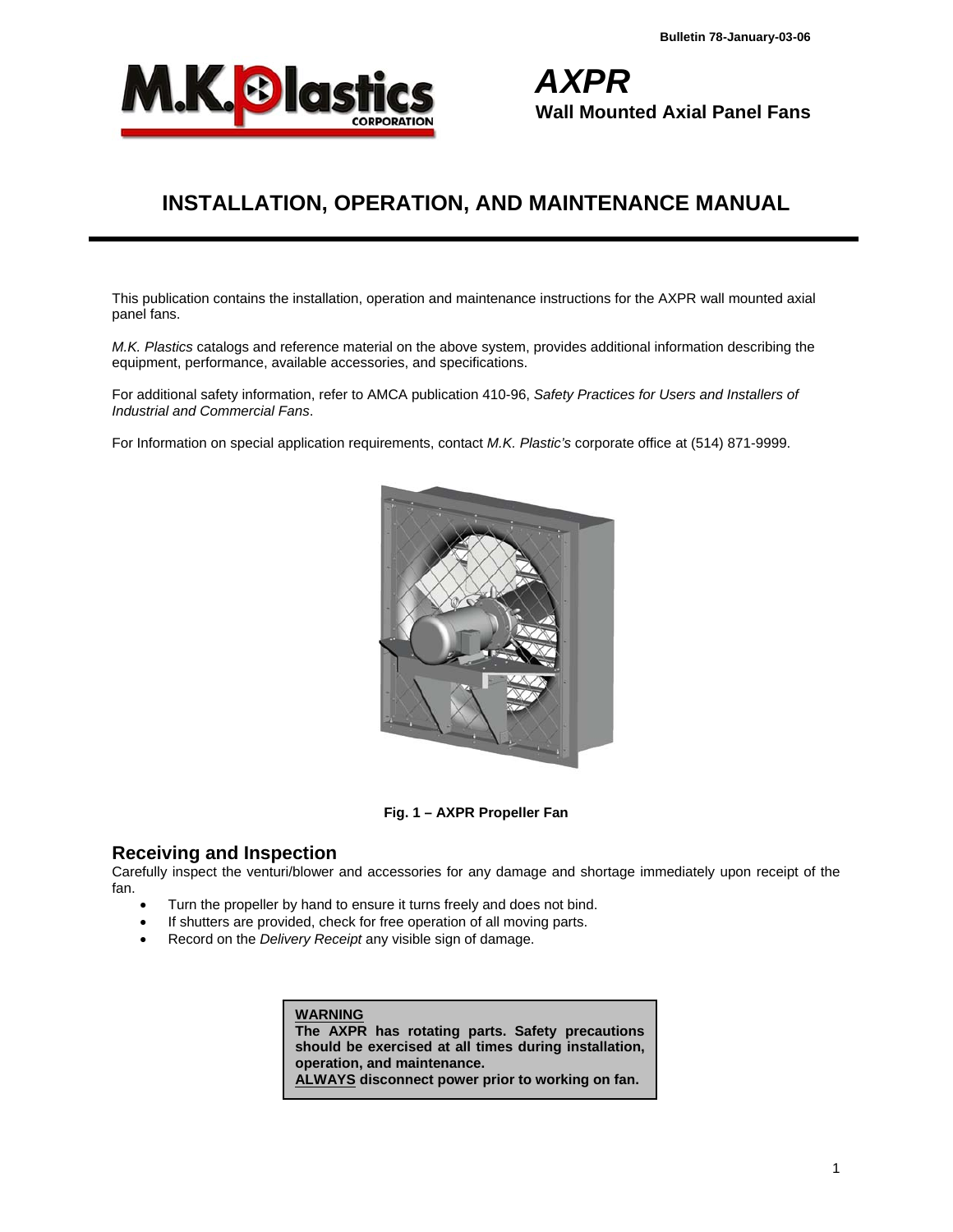# **Handling and Storage**

Fans should be lifted by the panel mounting flanges. Never by the propeller, motor, motor bracket, fan inlet, shutter frame, or any other part not designed for lifting.

If the fan is stored for any length of time prior to installation, the fan and accessories should be stored in a dry, clean location. If outdoor storage is necessary, protection should be provided. The fan should be covered to prevent the accumulation of dirt and moisture. Cover motors with waterproof material.

Check shutters for free operation and lubricate moving parts prior to storage. Inspect the stored unit periodically. **Rotate the propeller by hand every two weeks.**

> **Personal Safety Disconnect switches are recommended. Place the disconnect switch near the fan in order that the power can be swiftly cut off in case of an emergency, and in order that maintenance personnel are provided complete control of the power source.**

### **Installation**

Cut out wall opening of sufficient size so that, when framed in, the finished opening will accept the fan and wall box assembly, (refer to MK Plastics submittal for specific outside dimensions of the wall box). It is preferable to frame in the opening with 2 x 6 material, or other similar suitable material or metal channels adequate to support the fan as shown in Figure 2. Slide the fan and wall box assembly into the framed opening in the wall. Attach the fan by inserting a suitable fastener through each of the pre-punched mounting holes in the fan panel mounting flange. Care should be taken not to bend or distort the fan panel or other components during installation. A distance of at least one and onehalf times the diameter of the fan should be allowed between the fan inlet or discharge opening and any adjacent wall or large obstruction.

If a weather cowl is supplied on a supply fan, position the cowl over the opening on the exterior side of the wall, and attach by inserting suitable fastener through each pre-punched mounting hole of the cowl mounting flange.



**Fig. 2 – Wall Installation**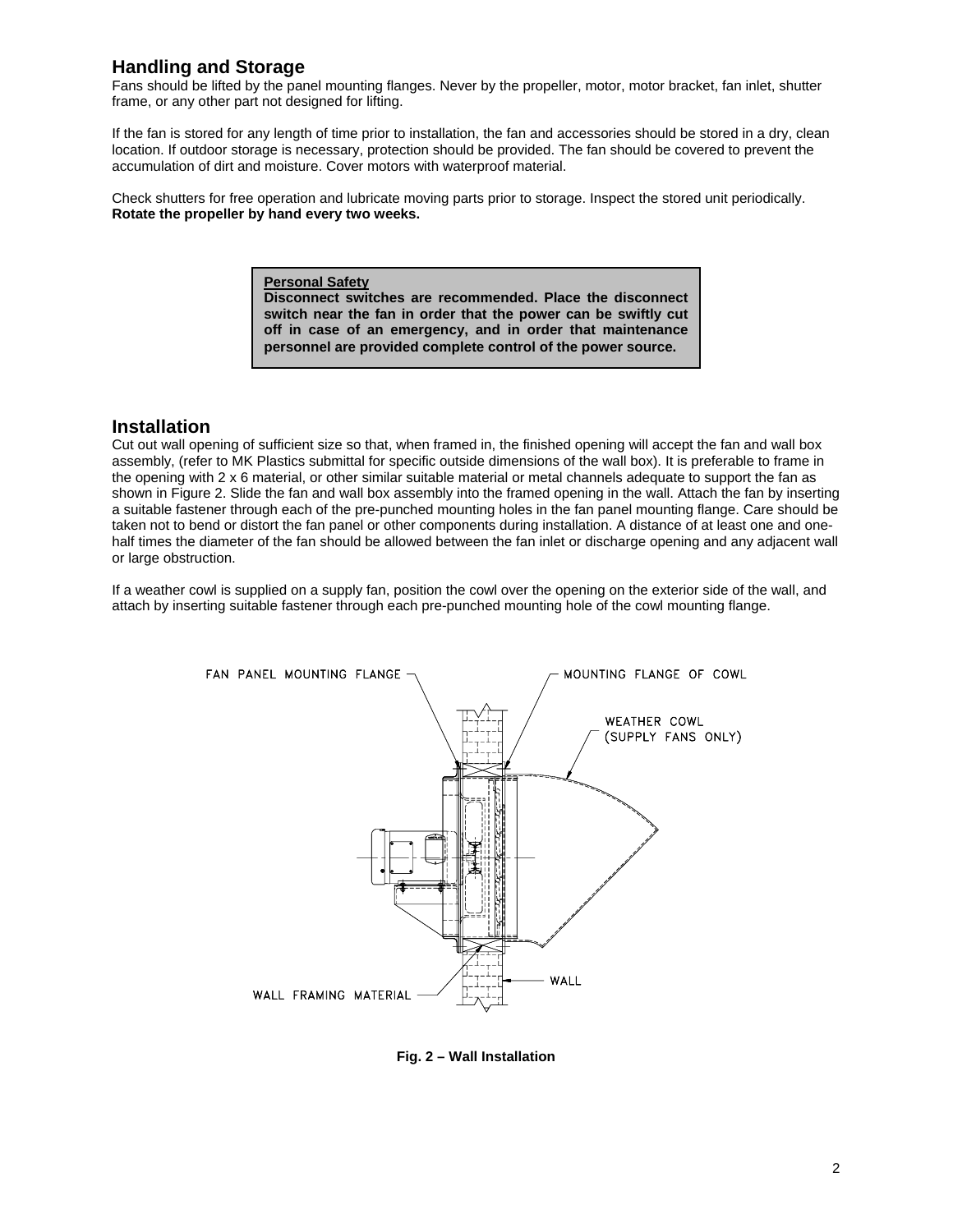### **Wiring Installation**

All wiring should be in accordance with local ordinances and the National Electrical Code, NFPA 70. Ensure the power supply (voltage, frequency, and current carrying capacity of wires) are in accordance with the motor nameplate.

*Lock off all power sources before unit is wired to power source.* 

Due to the mounting location of AXPR fans, it is sometimes difficult to reach disconnect switches if mounted to the unit. It is therefore recommended to remotely mount the switch for easier access.

> **Personal Safety Disconnect switches are recommended. Place the disconnect switch near the fan in order that the power can be swiftly cut off in case of an emergency, and in order that maintenance personnel are provided complete control of the power source.**

 *Follow the wiring diagram in the disconnect switch and the wiring diagram provided with the motor. Correctly label the circuit on the main power box and always identify a closed switch to promote safety (i.e. red tape over a closed switch).* 

# **Wiring Diagrams**

#### **Single Speed, Single Phase Motor**



| 3 Phase, 9 Lead Motor                     |                                                                                                                                                         |  |  |  |
|-------------------------------------------|---------------------------------------------------------------------------------------------------------------------------------------------------------|--|--|--|
| Low Voltage<br>208/230 Volts              | High Voltage<br>460 Volts                                                                                                                               |  |  |  |
| $0 - 0 - 0$<br>4 5 6                      | 456<br>$\begin{array}{@{}c@{\hspace{1em}}c@{\hspace{1em}}c@{\hspace{1em}}}\mathbf{8}\mathbf{8}\mathbf{8}\\ \mathbf{7}&\mathbf{8}&\mathbf{9}\end{array}$ |  |  |  |
| $L_1$ $L_2$ $L_3$                         | 1929 39<br>$L_1$ $L_2$ $L_3$                                                                                                                            |  |  |  |
| To reverse, interchange any 2 line leads. |                                                                                                                                                         |  |  |  |

When ground is required, attach to ground A or B with No. 6 thread forming screw. To reverse, interchange T-1 and T-4 leads.

#### **2 Speed, 2 Winding, Single Phase Motor**



When ground is required, attach to ground A or B with No. 6 thread forming screw. To reverse, interchange T-1 and T-4 leads.

# **Single Speed, Single Phase, Dual Voltage**<br>Ground A



When ground is required, attach to ground A or B with No. 6 thread forming screw. To reverse, interchange T-5 and J-10 leads.

#### **2 Speed, 1 Winding, 3 Phase Motor**



To reverse, interchange any 2 line leads. Motors require magnetic control.

#### **2 Speed, 2 Winding, 3 Phase**



To reverse: High speed-interchange leads T11 & T12. Low speed-interchange leads T1 & T2. Both speeds-interchange any 2 line leads.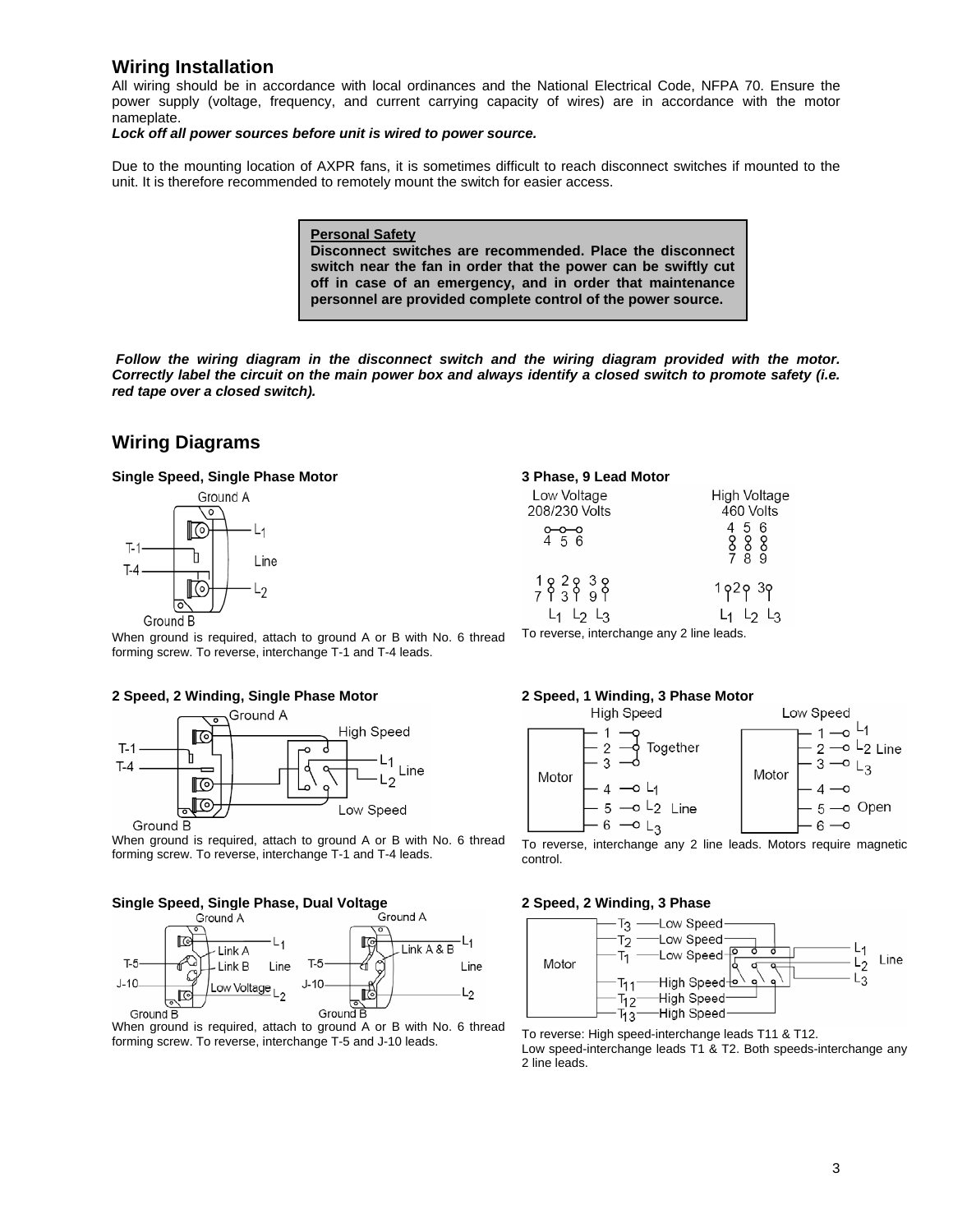# **Final Installation Steps**

- 1. Inspect fasteners and setscrews, particularly fan mounting fasteners, and tighten according to the recommended torque shown in the table Recommended Torque for Setscrews/Bolts.
- 2. Inspect for correct voltage with voltmeter. Make sure the supply voltage is correct.
- 3. Ensure all accessories are installed.
- 4. The propeller should rotate freely and not rub on the inside of the fan inlet cone. Turn the propeller by hand to check for binding.
- 5. Test the fan by 'bumping' the starter to be sure the propeller rotation is the same as indicated by the arrow affixed to the unit, marked **Rotation**.

**Do not allow the fan to run in the wrong direction. This will overheat the motor and cause serious damage. For 3-phase motors, if the fan is running in the wrong direction, check the control switch. It is possible to interchange two leads at this location so that the fan is operating in the correct direction.** 

# **Operation**

**Pre-Start Checks** 

- 1. Lock out all the primary and secondary power sources.
- 2. Ensure fasteners and setscrews, particularly those used for mounting the fan, are tightened.
- 3. Inspect motor wiring.
- 4. Ensure fan, screens and shutter are clean and free of debris. Any loose items or debris could be drawn into the fan, or be dislodged by the fan discharge.
- 5. Inspect propeller-to-inlet clearance.
- 6. Restore power to the fan.

### **Start Up**

Turn the fan on. In variable speed units, set the fan to its lowest speed and inspect for the following:

- 1. Direction of rotation.
- 2. Excessive vibration.
- 3. Unusual fan noise.
- 4. Excessive and unusual motor noise.
- 5. Improper motor amperage or voltage.

#### *If a problem is discovered, immediately shut the fan off. Lock out all electrical power and check for the cause of the trouble. See Troubleshooting.*

Setscrews should be rechecked after a few minutes, eight hours and two weeks of operation (see the following table for correct tightening torques).

#### **Recommended Torque for Setscrews/Bolts (IN/LB.)**

|             | <b>Setscrews</b>                |                                       |      |                        |                                    |
|-------------|---------------------------------|---------------------------------------|------|------------------------|------------------------------------|
| <b>Size</b> | <b>Key Hex</b><br><b>Across</b> | <b>Recommended Torque</b><br>Inch-Lbs |      | <b>Hold Down Bolts</b> |                                    |
|             | <b>Flats</b>                    | Min.                                  | Max. | <b>Size</b>            | <b>Wrench Torque</b><br>(inch-Lbs) |
| No. 10      | 3/32"                           | 28                                    | 33   | $3/8$ "-16             | 240                                |
| 1/4"        | 1/8"                            | 66                                    | 80   | $1/2$ "-13             | 600                                |
| 5/16"       | 5/32"                           | 126                                   | 156  | $5/8$ "-11             | 1200                               |
| 3/8"        | 3/16"                           | 228                                   | 275  | $3/4" - 10$            | 2100                               |
| 7/16"       | 7/32"                           | 348                                   | 384  | $7/8" - 9$             | 2040                               |
| 1/2"        | 1/4"                            | 504                                   | 600  | $1 - 8$                | 3000                               |
| 5/8"        | 5/16"                           | 1104                                  | 1200 | $1 - 1/8" - 7$         | 4200                               |
| 3/4"        | 3/8"                            | 1440                                  | 1800 | $1 - 1/4 - 7$          | 6000                               |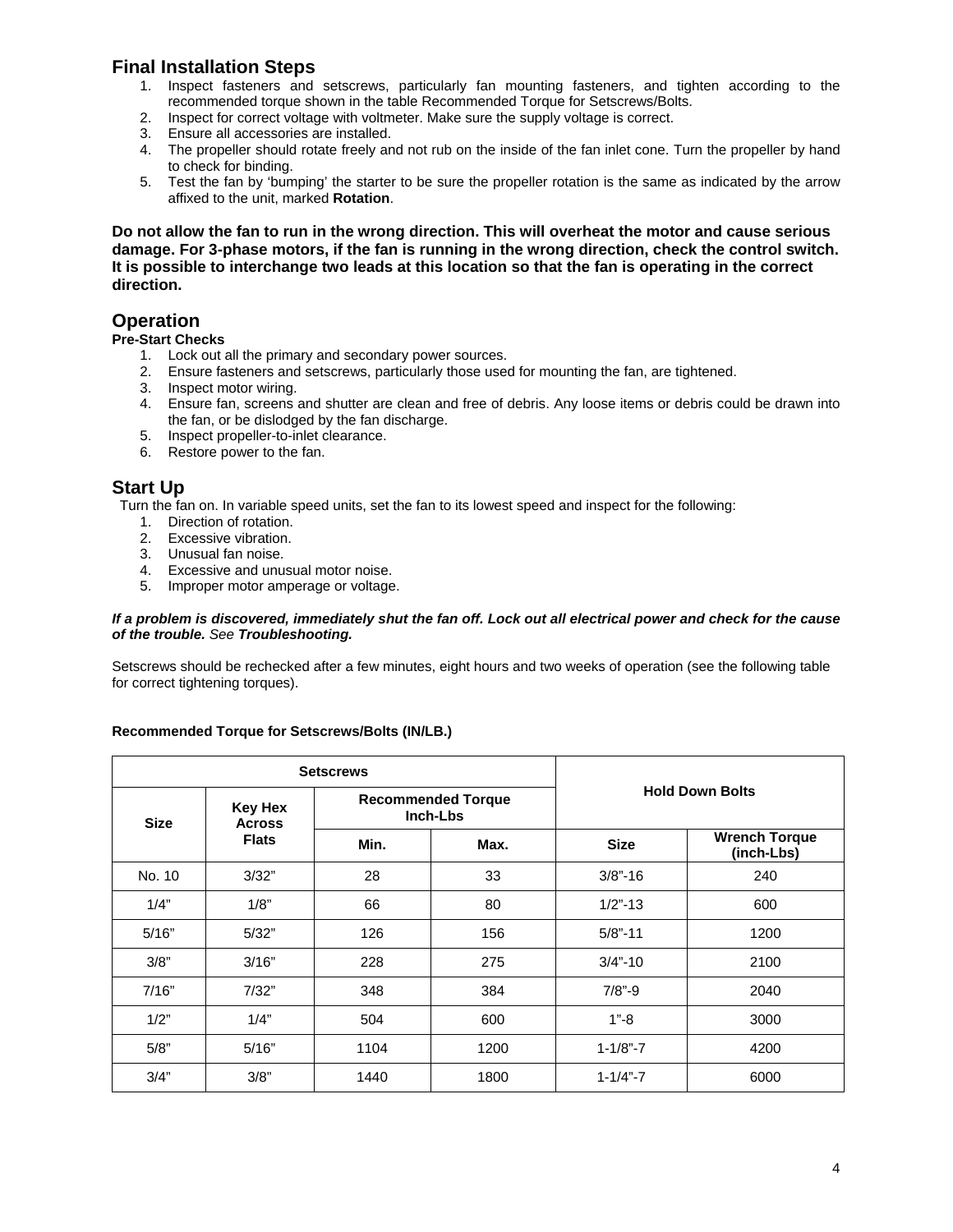## **Inspection**

Inspection of the fan should be conducted in the first **30 minutes**, **8 hour** and **24 hour** intervals of satisfactory operation. Inspect bolts, setscrews, and motor mounting bolts. Adjust and tighten as necessary. Also check for unusual or excessive noise and vibration.

#### **Maintenance**

M.K. Plastics AXPR fans are manufactured to high standards with quality materials and components. Proper maintenance will ensure a long and trouble-free service life.

**Do not attempt any maintenance on a fan unless the electrical supply has been completely disconnected and locked.** In many cases, a fan can windmill despite removal of all electrical power. The rotating assembly should be blocked securely before attempting maintenance of any kind. The key to good fan maintenance is regular and systematic inspection of all fan parts. Inspection frequency is determined by the severity of the application and local conditions. Strict adherence to an inspection schedule is essential.

Establish a schedule for inspecting all parts of the fan. Inspect fans exhausting corrosive or contaminated air within the first month of operation. Fans exhausting contaminated air (airborne particles) should be inspected every three months, or sooner. Regular inspections are recommended for fans exhausting non-contaminated air. It is recommended the following inspection be conducted twice per year.

- Inspect bolts and setscrews for tightness. Tighten as necessary. Worn setscrews should be replaced immediately.
- Inspect for cleanliness. Clean exterior surfaces only. Removing dust and grease on motor housing assures proper motor cooling. Removing dirt from the propeller and housing prevents imbalance and damage.

# **Propeller Balance**

Airstreams containing particulate or chemicals can cause abrasion or corrosion of fan parts. This wear is often uneven and can lead to significant propeller imbalance over time. When such wear is discovered, a decision must be made to rebalance or replace the propeller. Specialized equipment can be used to rebalance a cleaned propeller that is considered structurally sound. Balance weights should be rigidly attached at a point that will not interfere with other fan components nor disrupt airflow.

### **Motor Bearings**

Fractional horsepower motors installed on the smaller fans are generally lubricated for life and require no further attention. Motors equipped with oil holes should be oiled in accordance with the manufacturer's instructions printed on the motor. Use a high grade SAE 20 machine oil and use caution not to over lubricate. Motors supplied with grease fittings should be greased according to directions printed on the motor. It is advisable to have your maintenance department remove and disassemble the motor, and lubricate the bearings after 3 years of operation in excessive heat and or in a contaminated air stream consisting of airborne particles.

### **Motor Service**

Should the motor prove defective within one-year period, contact *M.K. Plastics* directly, or your nearest motor service representative.

# **Troubleshooting**

| <b>Problem and Potential Cause</b>                                                                                    |
|-----------------------------------------------------------------------------------------------------------------------|
| <b>Low Capacity or Pressure</b>                                                                                       |
| Incorrect direction of rotation. Make sure the fan rotates in same direction as the arrows on the motor or            |
| drive belt assembly.                                                                                                  |
| Poor fan inlet conditions. There should be no obstructions at the inlet.                                              |
| Improper wheel alignment.                                                                                             |
| <b>Excessive Vibration and Noise</b>                                                                                  |
| Damaged or unbalanced propeller.<br>٠                                                                                 |
| Speed too high.                                                                                                       |
| Incorrect direction of rotation. Make sure the fan rotates in same direction as the arrows on the motor.<br>$\bullet$ |
| Motor bearings need lubrication or motor may need replacement.                                                        |
| Fan surge.                                                                                                            |
| <b>Overheated Motor</b>                                                                                               |
| Motor improperly wired.<br>٠                                                                                          |
| Incorrect direction of rotation. Make sure the fan rotates in same direction as the arrows on the motor.<br>٠         |
| Cooling air diverted or blocked.                                                                                      |
| Improper inlet clearance.                                                                                             |
| Incorrect fan RPM.                                                                                                    |
| Incorrect voltage.                                                                                                    |
|                                                                                                                       |